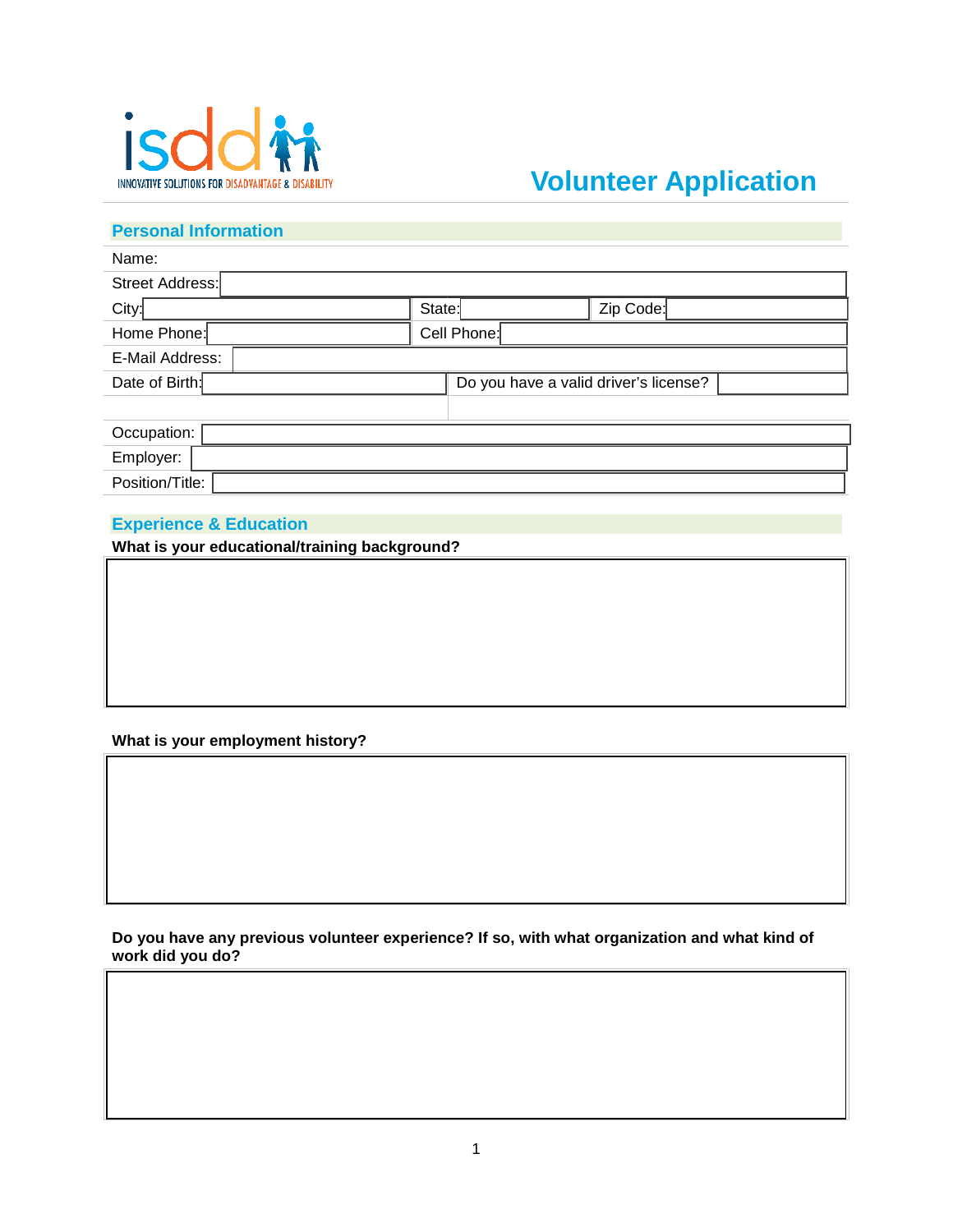# **Does your current employer have (check all that applies):**

| □ Volunteer Program | □ Donation Matching Program                             |
|---------------------|---------------------------------------------------------|
|                     | □ Grant preference to organizations where you volunteer |

| <b>Availability</b><br>How often would you like to volunteer?                                                                                                                                        |  |  |  |  |  |
|------------------------------------------------------------------------------------------------------------------------------------------------------------------------------------------------------|--|--|--|--|--|
| <b>Twice Weekly</b><br><b>Every Two Weeks</b><br>Weekly<br>TMonthly                                                                                                                                  |  |  |  |  |  |
| Day/Time preference (check all that apply):                                                                                                                                                          |  |  |  |  |  |
| $\sqcap$ Mon<br>$\Box$ Wed<br>$\sqcap$ Tues<br>$\Box$ Thu<br>$\Box$ Fri<br>$\Box$ Sat<br>ヿSun                                                                                                        |  |  |  |  |  |
| $\Box$ Morning<br>$\Box$ Afternoon<br>$\Box$ Evening<br>$\Box$ Weekends                                                                                                                              |  |  |  |  |  |
| Length of time you wish to volunteer:                                                                                                                                                                |  |  |  |  |  |
| $\Box$ 2 hours<br>$\Box$ 3 hours<br>$\Box$ 4 hours<br>Other:                                                                                                                                         |  |  |  |  |  |
| Do you have any special needs or restrictions? If so please describe:                                                                                                                                |  |  |  |  |  |
|                                                                                                                                                                                                      |  |  |  |  |  |
| Date you can begin service:                                                                                                                                                                          |  |  |  |  |  |
| <b>Criminal History</b>                                                                                                                                                                              |  |  |  |  |  |
| All volunteer positions require a criminal history check. Conviction will not necessarily disqualify<br>you from participating. Have you ever been convicted of a felony? $\bigcap$ Yes<br><b>No</b> |  |  |  |  |  |
| If yes, please explain:                                                                                                                                                                              |  |  |  |  |  |
|                                                                                                                                                                                                      |  |  |  |  |  |
|                                                                                                                                                                                                      |  |  |  |  |  |
|                                                                                                                                                                                                      |  |  |  |  |  |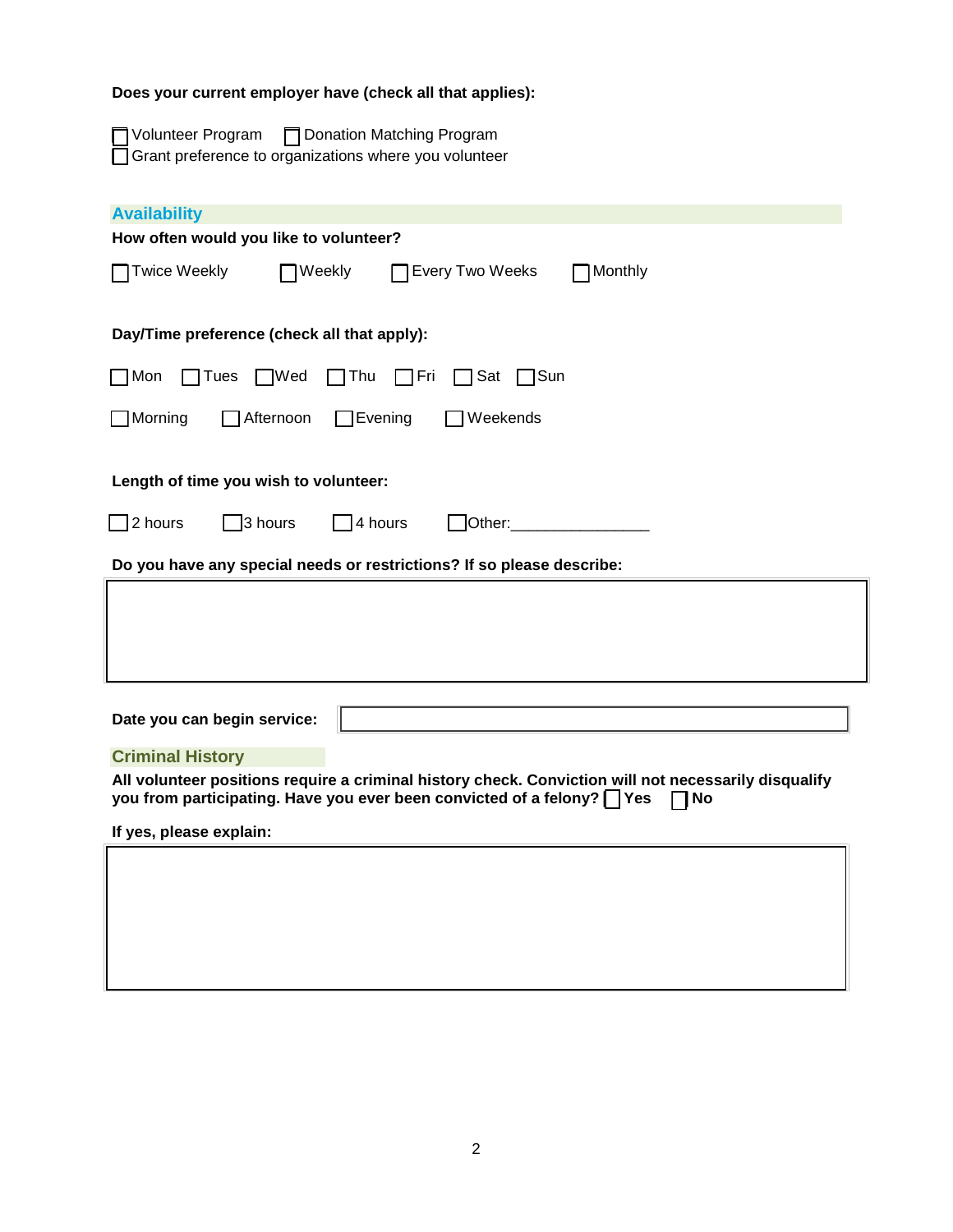### **Interests**

**Tell us in which areas you are interested in volunteering:** 

**If you are applying in response to a volunteer posting, please list the position title:**

| Administration<br>Events<br>Clinical/Social Work<br>Fundraising                                                                                                      | Social Media/Electronic Communication<br>Newsletter/Brochure Creation<br>Marketing<br><b>Volunteer Coordination</b> |  |
|----------------------------------------------------------------------------------------------------------------------------------------------------------------------|---------------------------------------------------------------------------------------------------------------------|--|
| <b>Special Skills or Qualifications</b>                                                                                                                              |                                                                                                                     |  |
| Summarize special skills and qualifications you have acquired from employment, previous<br>volunteer work, or through other activities, including hobbies or sports: |                                                                                                                     |  |
|                                                                                                                                                                      |                                                                                                                     |  |
|                                                                                                                                                                      |                                                                                                                     |  |
|                                                                                                                                                                      |                                                                                                                     |  |
|                                                                                                                                                                      |                                                                                                                     |  |
|                                                                                                                                                                      |                                                                                                                     |  |
| Why do you want to become a volunteer for ISDD?                                                                                                                      |                                                                                                                     |  |

**Why do you want to become a volunteer for ISDD?**

□ Court Ordered □ Other

□ Personal interest □ Educational Internship □ Community Service Hours

### **Please summarize why you chose us and what you hope to accomplish as a volunteer for ISDD.**

# **Person to Notify in Case of Emergency**

| Name                  |  |
|-----------------------|--|
| <b>Street Address</b> |  |
| City ST ZIP Code      |  |
| Home Phone            |  |
| Work Phone            |  |
| E-Mail Address        |  |